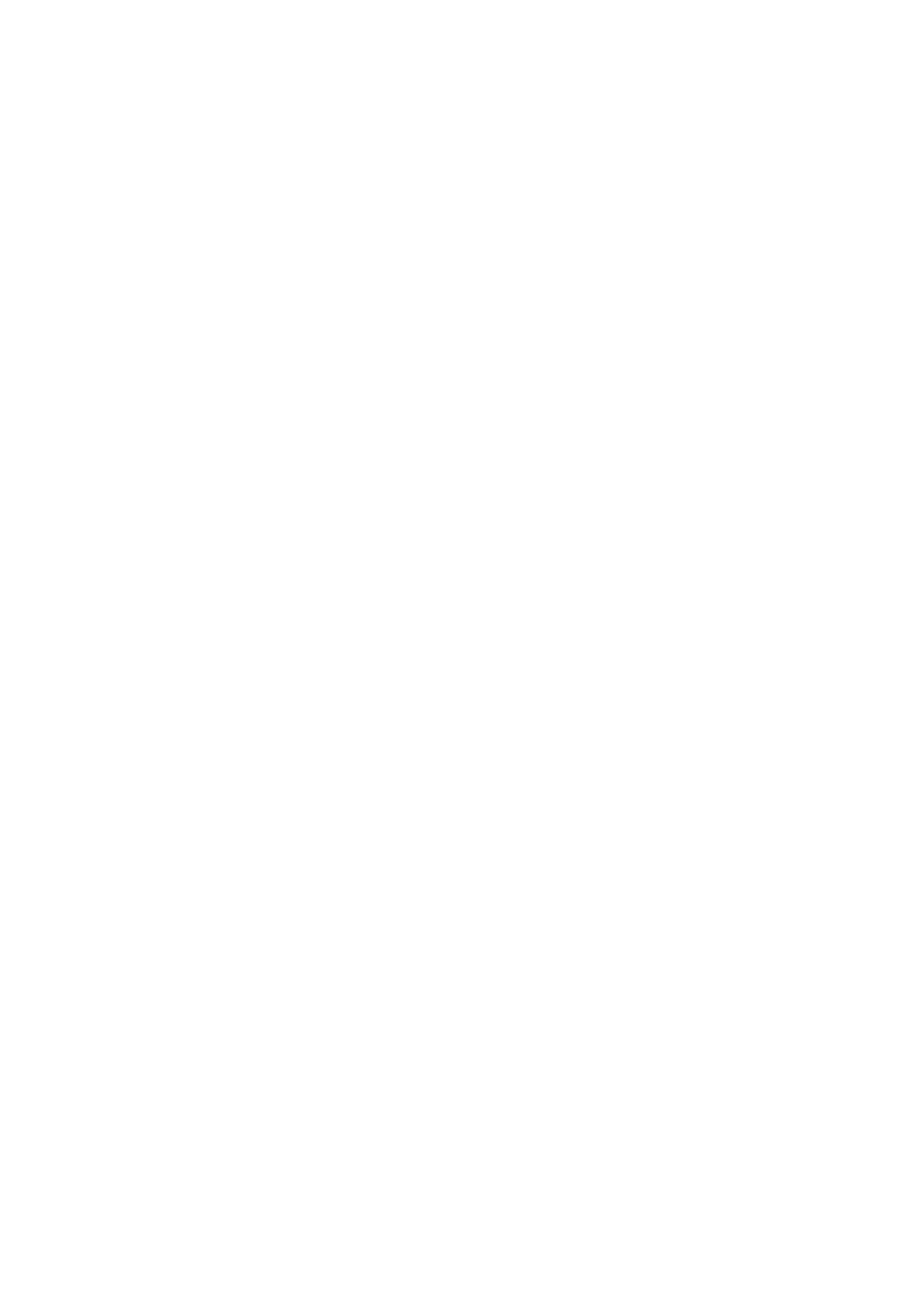|    | $0.6a \pm 0.03$  | $12.4a \pm 0.6$  | $16.9 \pm 0.8$  | $77.8 \pm 17.5$ |
|----|------------------|------------------|-----------------|-----------------|
| 6  | $0.5a \pm 0.05$  | $10.5a \pm 0.95$ | $13.98 \pm 1.5$ | $55.5 \pm 16.2$ |
|    | $0.6ac \pm 0.03$ | $12.9ac \pm 0.6$ | $17.5 \pm 0.9$  | $69.9 \pm 17.2$ |
| 10 | $0.5a \pm 0.06$  | $10.0a \pm 1.2$  | $13.6 \pm 1.7$  | $51.3 \pm 13.0$ |

Effect different dilutions of heavy crude oil on the means of Germination Rate (GR), Mean Daily Germination (MDG), Mean Germination Time (MGT) and Germination Index (GI) of Triticum aestivum L.



Figure 3: Effect of different dilutions of heavy crude oil on Coefficient of Germination Velocity (CGV) of Triticum aestivum L. (Wheat) seeds.

| <b>Treatment</b><br>$(\%)$ | <b>Mean values</b>   |                     |                           |                                     |  |
|----------------------------|----------------------|---------------------|---------------------------|-------------------------------------|--|
|                            | Shoot<br>length (cm) | Root length<br>(cm) | Shoot fresh<br>weight (g) | Root fresh<br>weight (g)            |  |
| $\Omega$                   | $+8.4 \pm 1.8$       | $*6.6a \pm 1.4$     | $+0.05 \pm 0.01$          | $*0.03a$<br>$\pm$<br>0.007          |  |
| 0.5                        | $8.4 \pm 1.7$        | $8.2ab \pm 1.6$     | $0.05 \pm 0.01$           | 0.06ab<br>$\pm$<br>0.01             |  |
| 1                          | $10.3 \pm 1.96$      | $8.2ab \pm 1.6$     | $0.06 \pm 0.01$           | 0.05ab<br>$\pm$<br>0.009            |  |
| $\overline{2}$             | $11.3 \pm 1.7$       | $9.9ab \pm 1.4$     | $0.09 \pm 0.01$           | 0.07ab<br>$\pm$<br>0.01             |  |
| 4                          | $12.2 \pm 1.4$       | $13.5b \pm 1.5$     | $0.08 \pm 0.009$          | 0.08 <sub>b</sub><br>$\pm$<br>0.009 |  |
| 6                          | $10.9 \pm 1.9$       | $9.6ab \pm 1.6$     | $0.06 \pm 0.01$           | 0.05ab<br>士<br>0.009                |  |
| 8                          | $12.8 \pm 1.6$       | $12.5ab \pm 1.5$    | $0.09 \pm 0.01$           | 0.07ab<br>$\pm$<br>0.009            |  |
| 10                         | $10.6 \pm 1.7$       | $9.10ab \pm 1.4$    | $0.08 \pm 0.02$           | 0.05ab<br>±<br>0.01                 |  |

Table 3: Effect of different dilutions of heavy crude oil on length shoots, roots (cm) and fresh weight (g) shoots, roots of Triticum aestivum L. (Wheat) seedlings.



| <b>Treatment</b><br>$(\%)$ | <b>Mean values</b>                |                                      |                           |                                         |  |
|----------------------------|-----------------------------------|--------------------------------------|---------------------------|-----------------------------------------|--|
|                            | <b>Shoot</b><br>drv<br>weight (g) | Root<br>drv<br>weight (g)            | $\prime$<br>Root<br>shoot | <b>Relative</b><br>water<br>content (%) |  |
| $\Omega$                   | 0.009<br>Ŧ<br>0.004               | 0.003a<br>$\pm$<br>0.001             | $0.60 \pm 0.20$           | $43.9 \pm 8.3$                          |  |
| 0.5                        | 0.004<br>±<br>0.001               | 0.004ab<br>$\pm$<br>0.001            | $0.60 \pm 0.10$           | $49.1 \pm 8.5$                          |  |
| $\mathbf{1}$               | 0.006<br>Ŧ<br>0.001               | 0.004ab<br>$\pm$<br>0.001            | $0.30 \pm 0.07$           | $45.5 \pm 8.5$                          |  |
| $\overline{2}$             | 0.007<br>Ŧ<br>0.001               | 0.005ab<br>$\pm$<br>0.001            | $0.70 \pm 0.10$           | $64.6 \pm 7.9$                          |  |
| 4                          | 0.007<br>Ŧ<br>0.001               | 0.007 <sub>b</sub><br>$\pm$<br>0.001 | $0.80 \pm 0.097$          | $70.0 \pm 7.2$                          |  |
| 6                          | 0.006<br>Ŧ<br>0.001               | 0.004ab<br>$\pm$<br>0.001            | $0.50 \pm 0.097$          | $53.9 \pm 8.2$                          |  |
| 8                          | 0.007<br>$\pm$<br>0.001           | 0.005ab<br>$\pm$<br>0.001            | $0.70 \pm 0.10$           | $70.1 \pm 7.2$                          |  |
| 10                         | 0.005<br>Ŧ<br>0.001               | 0.004ab<br>$\pm$<br>0.001            | $0.50 \pm 0.09$           | $61.2 \pm 8.0$                          |  |

Effect of different dilutions of heavy crude oil on the means of dry weight (g) of shoots and roots, root/shoot ratio and Relative Water Content (RWC%) of Triticum aestivum L. (Wheat) seedlings.



Figure 5: Effect of different dilutions of heavy crude oil on means of root / shoot ratio of Triticum aestivum L. (Wheat) seedlings.



Figure 6: Effect of different dilutions of heavy crude oil on relative water contents percentages (%) of Triticum aestivum L. (Wheat) seedlings.

| Treatment<br>(%) | <b>Mean values</b> |                     |                      |                 |    |
|------------------|--------------------|---------------------|----------------------|-----------------|----|
|                  | Length<br>(cm)     | Fresh<br>weight (g) | weight<br>Drv<br>(g) | Grade<br>growth | οf |

Figure 4: Effect of different dilutions of heavy crude oil on means of dry weight (g) shoots (A) and roots (B) of Triticum aestivum L. (Wheat) seedlings.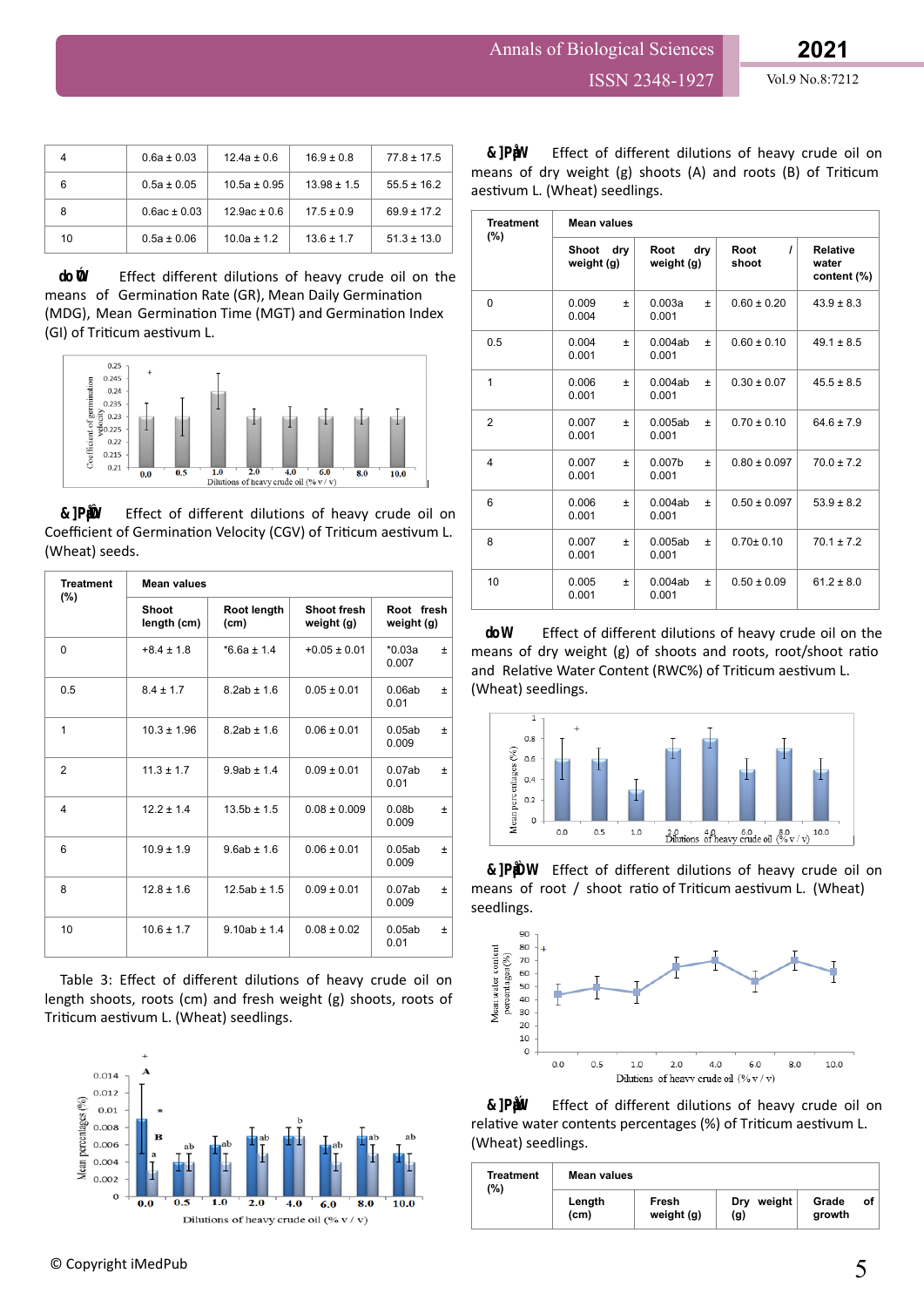## Annals of Biological Sciences ISSN 2348-1927 Vol.9 No.8:7212

|                |                  |                  |                  | inhibition<br>index |
|----------------|------------------|------------------|------------------|---------------------|
| $\Omega$       | $0.00 \pm 0.00$  | $0.00 \pm 0.00$  | $0.00 \pm 0.00$  | $0.00 \pm 0.00$     |
| 0.5            | $15.6 \pm 7.60$  | $19.8 \pm 8.10$  | $-18.0 \pm 29.0$ | $18.0 \pm 29.0$     |
| 1              | $18.04 \pm 8.20$ | $17.5 \pm 8.80$  | $-4.5 \pm 23.9$  | $4.5 \pm 23.9$      |
| $\mathfrak{p}$ | $22.7 \pm 8.60$  | $32.6 \pm 7.60$  | $1.0 \pm 23.0$   | $-1.0 \pm 23.0$     |
| 4.0            | $32.6 \pm 8.50$  | $31.96 \pm 9.30$ | $6.5 \pm 25.2$   | $-6.5 \pm 25.2$     |
| 6.0            | $17.96 \pm 9.70$ | $4.80 \pm 17.6$  | $-9.4 \pm 37.8$  | $9.4 \pm 37.8$      |
| 8              | $31.03 \pm 9.50$ | $33.0 \pm 9.80$  | $10.2 \pm 19.6$  | $-10.2 \pm 19.6$    |
| 10.0           | $19.8 \pm 10.5$  | $11.8 \pm 17.2$  | $-21.5 \pm 50.0$ | $21.5 \pm 50.0$     |

Table 5: Effect of different dilutions of heavy crude oil on the mean values of seedling growth inhibition percentages (%) and Grade of Growth Inhibition Index (GGI) of Triticum aestivum L. (Wheat) seedlings.



Figure 7: Effect of different dilutions of heavy crude oil on inhibition percentages (%) of dry weight (g) (A) and Grade of Growth Inhibition Index (GGI) (B) of Triticum aestivum L. (Wheat) seedlings.

| Treatment (%) | <b>Mean values</b> |                  |                 |  |
|---------------|--------------------|------------------|-----------------|--|
|               | <b>SE %</b>        | SVI              | ΤI              |  |
| $\Omega$      | $+$                | $\ddot{}$        | $\ddot{}$       |  |
|               | $10.0 \pm 1.9$     | $299 \pm 61.0$   | $0.50 \pm 0.09$ |  |
| 0.5           | $10.7 \pm 1.9$     | $332.1 \pm 64.0$ | $0.50 \pm 0.10$ |  |
| 1             | $10.0 \pm 1.9$     | $370.5 \pm 71.0$ | $0.40 \pm 0.10$ |  |
| 2             | $14.0 \pm 1.7$     | $423.3 \pm 59.5$ | $0.60 \pm 0.10$ |  |
| 4             | $15.3 \pm 1.6$     | $515 \pm 54.4$   | $0.70 \pm 0.10$ |  |
| 6             | $12.0 \pm 1.8$     | $410 \pm 68.0$   | $0.50 \pm 0.10$ |  |
| 8             | $15.3 \pm 1.6$     | $505.7 \pm 61.2$ | $0.60 \pm 0.10$ |  |
| 10            | $13.3 \pm 1.8$     | $367.7 \pm 61.0$ | $0.50 \pm 0.10$ |  |

Table 6: Effect of different dilutions of heavy crude oil on Seedling Emergence (SE%), Seedling Vigor (SVI) and Tolerance Indices (TI) of Triticum aestivum L. (Wheat) seedlings.

For some seed parameters of some weeds which include Solanum nigrum, and some cultivated plants such as Triticum aestivum seeds. These parameters of Solanum nigrum and Triticum aestivum were promoted by different dilutions of types of crude oil. These results are agreed with the findings reported [22] who found that germination index of Indian mustard was not affect with diesel oil contaminated soil. Grasses germinated

successfully in different levels of petroleum hydrocarbon contamination. The effect of phenol and naphthol compounds, as water soluble fractions of crude oil, on the germination and seedling development was investigated for seeds of some crops cultivated in Libya [23,24]. The obtained results showed that, low concentrations of both phenol and naphthol caused an increase of germination percentages of most seeds of tested crops. This is probably due to that, low dilutions of these compounds may act as signal for  $\alpha$ - amylase production in the seeds [24]. These results agreed with those obtained [25] who found that low dilutions of naphtol had a promoting effect on rate and final germination of oat seeds. This was probably caused by strong resistant qualities of the black nightshade and wheat seeds. This high quality of resistance marks the foregoing species to be considered as promising candidates for the phytoremediation of sites crude polluted with petroleum oil. The study underscores the need for the use of cheap and available, and environmental friendly technology as a remedy for the harmful effects of petroleum contaminants in the environment. In general, seed germination of all target species used in this work was enhanced under the stimulation of heavy crude oil. This is might be due to the hydrophopicity of heavy oil which possesses less solubility in water and therefore causes phytotoxicity. Most studies of the effects of crude oil have examined the effect of petroleum residues on physiological parameters such as percentages of seed germination of corn, okra, soybeans and Amaranths hybridus where their germination was delayed in the soil polluted by crude oil [3,13]. Generally, contamination by petroleum hydrocarbon causes retardation of seed germination [26] that led to adverse biological effects of some plant species. Some researchers have considered naphthalene as a more important source of crude oil toxicity than low molecular weight aromatics [23,25]. Shoot growth retardation in plants due to petroleum pollution as observed in this work had been reported by different workers on related studies [26-32]. During their study with three vascular plants (fluted pumpkin, maize and okra) reported retardation in their shoot growth as a result of crude oil contamination. Seedling performance of plants used in this study was measured under different dilutions of different type of oil compound. Generally, the highest performance in terms of percentage emergence and seedling development was recorded in black nightshade and wheat. It seems to the present study that the adverse effect noticed on the treated never-fading flower and corn plants may be due to unfavorable germination conditions created by toxic substances contained in the crude oil. Growth reduction in crude oil polluted media as observed in this study for some plant species may also be attributed to a disruption in aeration. This observation is in line with the findings reported delayed germination and reduction in grain yield of maize in crude oil polluted soil [3,33-40]. This study indicates that wheat have more potential for resistance of crude oil concentrations and that can be used as promising tools for phytoremediation technology. It is apparent from the discussions that the following conclusions can be made. The influence of heavy crude oil upon different target plant species used in this research was not clearly pronounced (different) i.e., all plant species were not affected by the applications of heavy crude oil residues. This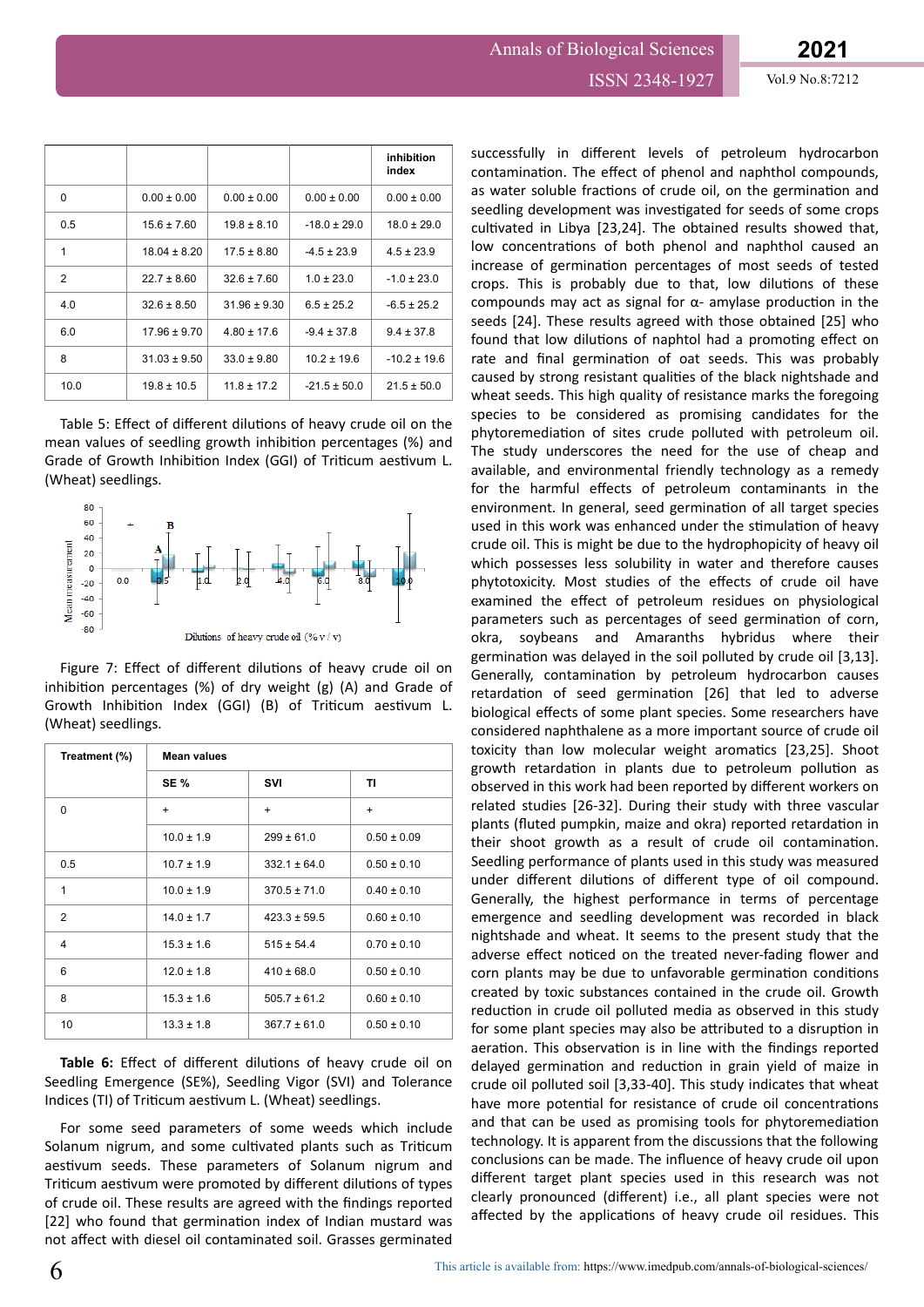ISSN 2348-1927 Vol.9 No.8:7212

might be due to that heavy oil is more viscous and less soluble in water.

## **SUMMARY**

The effected of heavy crude oil was examined for seed germination and seedling performance in the case of seed measures of Triticum aestivum L. (Wheat) were enhanced under. Whereas, they were promoted heavy crude oil. Furthermore, seedling performance was noticed to be good of Triticum aestivum under type of oil. Based on the obtained results the following conclusions can be summarized. This study indicates is wheat having more potential for resistance of crude oil concentrations and they can be used as promising tools for phytoremediation technology

## **REFERENCES**

- 1. [Soyingbe, A.A., et al., \(2007\)](https://medwelljournals.com/abstract/?doi=rjagr.2007.26.29) Effect of lead polution on the [performance and protein content of two soybean](https://medwelljournals.com/abstract/?doi=rjagr.2007.26.29) varieties. Res J [Agro 1:26-29.](https://medwelljournals.com/abstract/?doi=rjagr.2007.26.29)
- 2. [Bamidele, J.F., \(2010\) Threats to sustainable](https://www.researchgate.net/publication/301486676_Threats_to_coastal_wetlands_in_Nigeria) utilization of coastal [wetlands in Nigeria. J. Nig. Environ. Soc. 5:217-225.](https://www.researchgate.net/publication/301486676_Threats_to_coastal_wetlands_in_Nigeria)
- 3. [Debojit B, Jitu. B., and Sarada, K.S., \(2011\) Impact of Assam](https://www.imedpub.com/articles/impact-of-assam-petroleum-crude-oil-on-the-germination-of-four-crude-oil-resistant-species.pdf) [petroleum crude oil on the](https://www.imedpub.com/articles/impact-of-assam-petroleum-crude-oil-on-the-germination-of-four-crude-oil-resistant-species.pdf) germination of four crude oil-resistant [species. Asian J. Plant Sci. Res 1:68-76.](https://www.imedpub.com/articles/impact-of-assam-petroleum-crude-oil-on-the-germination-of-four-crude-oil-resistant-species.pdf)
- 4. [Njoku, K.L., Akinola MO, and Busari TO \(2012\)](https://www.ajol.info/index.php/ajest/article/view/134963) Effect of time of application [of spent oil on the growth and performance of](https://www.ajol.info/index.php/ajest/article/view/134963) [maize \(Zea mays\). African J Environ Sci Technolol 6:67-71.](https://www.ajol.info/index.php/ajest/article/view/134963)
- 5. Achuba, F.I., and Peretiemo, B.O., (2007) Effect [of spent oil on soil](http://www.international-agrophysics.org/Effect-of-spent-engine-oil-on-soil-catalase-and-dehydrogenase-activities,106464,0,2.html) [catalase and dehydrogenase](http://www.international-agrophysics.org/Effect-of-spent-engine-oil-on-soil-catalase-and-dehydrogenase-activities,106464,0,2.html) activities. Int Agrophy 22:1-4.
- 6. Edema, N., (2012) Effects [of crude oil contaminated water on the](https://www.intechopen.com/books/crude-oil-emulsions-composition-stability-and-characterization/biological-effects-of-water-soluble-fraction-of-crude-oil-on-aquatic-environment) [environment. Manar El-Sayed Abdul-Raouf Ed. In Tech Open](https://www.intechopen.com/books/crude-oil-emulsions-composition-stability-and-characterization/biological-effects-of-water-soluble-fraction-of-crude-oil-on-aquatic-environment) [Access Company 9:170-180.](https://www.intechopen.com/books/crude-oil-emulsions-composition-stability-and-characterization/biological-effects-of-water-soluble-fraction-of-crude-oil-on-aquatic-environment)
- 7. [Njoku, K.L., Akinola, M.O., and Taiwo, B.G., \(2009\).](https://www.researchgate.net/publication/313205125_Effect_of_gasoline_diesel_fuel_mixture_on_the_germination_and_the_growth_of_Vigna_unguiculata_Cowpea) Effect of [gasoline diesel fuel mixture on the](https://www.researchgate.net/publication/313205125_Effect_of_gasoline_diesel_fuel_mixture_on_the_germination_and_the_growth_of_Vigna_unguiculata_Cowpea) germination and the growth [of Vigna unguiculata \(Cowpea\). African J of Environ Sci Technol](https://www.researchgate.net/publication/313205125_Effect_of_gasoline_diesel_fuel_mixture_on_the_germination_and_the_growth_of_Vigna_unguiculata_Cowpea) [12:466-471.](https://www.researchgate.net/publication/313205125_Effect_of_gasoline_diesel_fuel_mixture_on_the_germination_and_the_growth_of_Vigna_unguiculata_Cowpea)
- 8. [Agbogidi, M.O., \(2011a\).](http://scienceandnature.org/IJSN/IJSN_Vol2(3)S2011/IJSN-VOL2(3)-1.pdf) Susceptibility of five cultivars of Soya [bean \(Glycine max\) \(L Merr\) seeds to spent engine oil. Int. J. Sci.](http://scienceandnature.org/IJSN/IJSN_Vol2(3)S2011/IJSN-VOL2(3)-1.pdf) [Nature. 2, pp. 447-451.](http://scienceandnature.org/IJSN/IJSN_Vol2(3)S2011/IJSN-VOL2(3)-1.pdf)
- 9. Sharifi, [M., Sadeghi, Y., and Akbarpour, M., \(2007\).](https://link.springer.com/article/10.1007/BF03325982) Germination [and growth of six plant species on contaminated soil](https://link.springer.com/article/10.1007/BF03325982) [with spent oil. Int. J. Environ. Sci. Tech 4, pp. 463-470.](https://link.springer.com/article/10.1007/BF03325982)
- 10. [Ekundayo, E.O., Emede, T.O., and Osayande, D.I., \(2001\).](https://link.springer.com/article/10.1023/A:1011806706658) Effects of [crude oil spillage on growth and yield of maize \(Zea mays L.\) in](https://link.springer.com/article/10.1023/A:1011806706658) [soils of midwestern Nigeria. Plant Foods Hum. Nutr 56, pp.](https://link.springer.com/article/10.1023/A:1011806706658) [313-324.](https://link.springer.com/article/10.1023/A:1011806706658)
- 11. [Adenipekun, C.O., Oyetunji, O.J., and Kassim, L.Q., \(2009\).](https://link.springer.com/article/10.1023/A:1011806706658) [Screening of Abelmoschus esculentus L. Moench for tolerance to](https://link.springer.com/article/10.1023/A:1011806706658) [spent engine. J App. Biosci 20, pp. 1131-1137.](https://link.springer.com/article/10.1023/A:1011806706658)
- 12. [Agbogidi, O.M., and Eshegbeyi, O.F., \(2006\). Performance](https://www.tandfonline.com/doi/abs/10.1300/J091v22n03_01.) [of Dacryodes edulis \(Don. G. Lam H.J.\) seeds and seedlings in a](https://www.tandfonline.com/doi/abs/10.1300/J091v22n03_01.) [crude oil contaminated soil. J. Sustainable For 22, pp. 1-14.](https://www.tandfonline.com/doi/abs/10.1300/J091v22n03_01.)
- 13. [Agbogidi, O.M., and Edema, N.E., \(2013\).](http://www.scholarly-journals.com/sjas/archive/2013/may/pdf/Agbogidi%20and%20Ilondu.pdf) Effects of spent engine oil on the germination [and seedling growth of Moringa oleifera](http://www.scholarly-journals.com/sjas/archive/2013/may/pdf/Agbogidi%20and%20Ilondu.pdf) [\(Lam.\) J. Agric. Sci 5, pp. 205-209.](http://www.scholarly-journals.com/sjas/archive/2013/may/pdf/Agbogidi%20and%20Ilondu.pdf)
- 14. [Pezeshki, S.R., et al., \(2000\). The](http://www.rnr.lsu.edu/people/nyman/oilspill/oilspillpubs/PezeshkiEnvironmental%20Pollution%20108%20(2000).pdf) effects of oil spill and clean-up [on dominant US gulf coast marsh macrophtes \(Review\). Environ](http://www.rnr.lsu.edu/people/nyman/oilspill/oilspillpubs/PezeshkiEnvironmental%20Pollution%20108%20(2000).pdf) Pollution [108, pp. 129-139.](http://www.rnr.lsu.edu/people/nyman/oilspill/oilspillpubs/PezeshkiEnvironmental%20Pollution%20108%20(2000).pdf)
- 15. [Streche, C., et al., \(2018\).](https://www.nature.com/articles/s41598-018-21606-4) Decontamination of petroleum[contaminated soils using the electrochemical technique:](https://www.nature.com/articles/s41598-018-21606-4) remediation [degree and energy](https://www.nature.com/articles/s41598-018-21606-4) consumption. Sci rep.
- 16. [Merkl, N., Schultze, K.R., and Infante, C., \(2004\).](https://www.tandfonline.com/doi/abs/10.1080/10889860490887527) Phytoremediation in the tropics. The effect [of crude oil on the growth of tropical](https://www.tandfonline.com/doi/abs/10.1080/10889860490887527) [plants. Bioremed J. 8, pp. 177-184.](https://www.tandfonline.com/doi/abs/10.1080/10889860490887527)
- 17. [Luhach, J., and Chaudhry, S., \(2012\).](https://www.environmentaljournal.org/2-4/ujert-2-4-18.pdf) Effect of diesel fuel contamination on seed germination [and growth of four](https://www.environmentaljournal.org/2-4/ujert-2-4-18.pdf) [agricultural crops. Afr. J. Biotechnol 4:311-317.](https://www.environmentaljournal.org/2-4/ujert-2-4-18.pdf)
- 18. [Kelechi, L.N., Moduje, S.A., and Temitope, O.B., \(2012\).](https://www.ajol.info/index.php/ajest/article/view/134963) Effect of time of application [of spent oil on the growth and performance of](https://www.ajol.info/index.php/ajest/article/view/134963) [maize \(Zea mays\). Afr. J. Environ. Sci. Technol 1, pp. 67-71.](https://www.ajol.info/index.php/ajest/article/view/134963)
- 19. [Odjegba, V.J., and Atebe, J.O., \(2007\). The](https://www.ajol.info/index.php/jasem/article/view/55039) Effectof used engine [oil on carbohydrate, mineral contentandNitrate reductase](https://www.ajol.info/index.php/jasem/article/view/55039) activity [of leafy vegetable \(Amaranthus Hybridus L.\). J App Sci](https://www.ajol.info/index.php/jasem/article/view/55039) [and Enviro Mang 11, pp. 191-196.](https://www.ajol.info/index.php/jasem/article/view/55039)
- 20. [Kayode, O., Olowoyo, A., and Oyedeji., \(2009\). The](https://scialert.net/fulltext/?doi=rjsb.2009.15.19) Effects of used engine oil pollution [on the growth and early seedling performance](https://scialert.net/fulltext/?doi=rjsb.2009.15.19) [of vigna uniguiculata and Zea mays. Res Jour Soil Bio 1, pp. 15-19.](https://scialert.net/fulltext/?doi=rjsb.2009.15.19)
- 21. [Adam, G., and Duncan, H., \(2002\).](https://pubmed.ncbi.nlm.nih.gov/12395850/) Influence of diesel fuel on seed germination. Environmental Pollution [120, pp. 363-370.](https://pubmed.ncbi.nlm.nih.gov/12395850/)
- 22. Sharifi, [M., Sadeghi, Y., and Akbarpour, M., \(2007\).](https://link.springer.com/article/10.1007/BF03325982) Germination [and growth of six plant species on contaminated soil with spent](https://link.springer.com/article/10.1007/BF03325982) [oil. Int J Environ Sci Tech 4, pp. 463-470.](https://link.springer.com/article/10.1007/BF03325982)
- 23. [Malek, Hossein, S., and Gholamreza, S., \(2007\). Study of growth](https://www.researchgate.net/publication/266499510_Study_of_growth_and_germination_of_Medicago_sativa_Alfalfa_in_light_crude_oil-contaminated_soil) and germination of Medicago sativa [\(Alfalfa\) in light crude oil](https://www.researchgate.net/publication/266499510_Study_of_growth_and_germination_of_Medicago_sativa_Alfalfa_in_light_crude_oil-contaminated_soil) [contaminated soil. Res J Agric Biol Sci 1, pp. 46-51.](https://www.researchgate.net/publication/266499510_Study_of_growth_and_germination_of_Medicago_sativa_Alfalfa_in_light_crude_oil-contaminated_soil)
- 24. Kyung, B.H., et al., (2004). Effects [of crude oil, oil components and](file:///C:/Users/Admin/Downloads/tandfonline.com/doi/abs/10.1081/ESE-200026309) bioremediation [on plant. J environ health sci 9, pp. 2465-2472.](file:///C:/Users/Admin/Downloads/tandfonline.com/doi/abs/10.1081/ESE-200026309)
- 25. [Omosun, G., Markson, A.A., and Mbanasor, O., \(2008\). Growth](https://www.researchgate.net/publication/215481865_Growth_and_anatomy_of_Amaranthus_hybridus_as_affected_by_different_crude_oil_concentrations) [and anatomy of Amaranthus Hybridus as](https://www.researchgate.net/publication/215481865_Growth_and_anatomy_of_Amaranthus_hybridus_as_affected_by_different_crude_oil_concentrations) affected by diferrent crude oil concentrations [. American-Eurasian J of Sci Res 1, pp.](https://www.researchgate.net/publication/215481865_Growth_and_anatomy_of_Amaranthus_hybridus_as_affected_by_different_crude_oil_concentrations) [70-74.](https://www.researchgate.net/publication/215481865_Growth_and_anatomy_of_Amaranthus_hybridus_as_affected_by_different_crude_oil_concentrations)
- 26. [Eriyamremu, G.E., et al., \(2007\). Bonny light crude oil and its](https://scialert.net/fulltext/?doi=tasr.2007.433.438) fractions [alter radicle galactose dehydrogenase](https://scialert.net/fulltext/?doi=tasr.2007.433.438) activity of beans [\(Phaseolus vulgaris L.\) and maize \(Zea mays\). Trends in Appl Sci](https://scialert.net/fulltext/?doi=tasr.2007.433.438) [Res 2, pp. 433-438.](https://scialert.net/fulltext/?doi=tasr.2007.433.438)
- 27. [Kekere, O., Ikhajiagbe, B., and Apela, B.R., \(2011\).](https://www.researchgate.net/publication/277308346_Effects_of_crude_petroleum_oil_on_the_germination_growth_and_yield_of_Vigna_unguiculata_Walp_L) Effects of [crude petroleum oil on the](https://www.researchgate.net/publication/277308346_Effects_of_crude_petroleum_oil_on_the_germination_growth_and_yield_of_Vigna_unguiculata_Walp_L) germination, growth and yield of Vigna [Unguiculata walp L. J Agri Bio Sci 6, pp. 158-165.](https://www.researchgate.net/publication/277308346_Effects_of_crude_petroleum_oil_on_the_germination_growth_and_yield_of_Vigna_unguiculata_Walp_L)
- 28. [Lin, Q., and Mendelsshohn, I.A., \(2009\).](https://www.cabdirect.org/cabdirect/abstract/20093031115) Potential of restoration and phytoremediation [with Juncus roemerianus for diesel](https://www.cabdirect.org/cabdirect/abstract/20093031115)[contaminated coastal wetlands. Ecol. Eng 35, pp. 85-91.](https://www.cabdirect.org/cabdirect/abstract/20093031115)
- 29. [Bamidele, J.F., and Igiri, A., \(2011\). Growth of seashore paspalum](https://www.ajol.info/index.php/jasem/article/view/68514/56592) [\(Paspalum vaginatum\) in soil contaminated with crude petroleum](https://www.ajol.info/index.php/jasem/article/view/68514/56592) [oil. J Appl Sci Environ Manage 15, pp. 303-306.](https://www.ajol.info/index.php/jasem/article/view/68514/56592)
- 30. [Ogbo, E.M., \(2009\).](file:///C:/Users/Admin/Downloads/ajol.info/index.php/ajb/article/view/59777) Effects of diesel fuel contamination on seed germination [of four crop plants-Arachis](file:///C:/Users/Admin/Downloads/ajol.info/index.php/ajb/article/view/59777) hypogaea, Vigna merupakan unguiculata, menumpakan semasa Sorghum [bicolor and Zea mays. African J Biotechn 8, pp. 250-253.](file:///C:/Users/Admin/Downloads/ajol.info/index.php/ajb/article/view/59777)
- 31. [Obi, J.C., Ogunkunle, A.O., and Meludu, N.T., \(2008\).](https://vdocuments.net/effect-of-termite-infestation-on-the-farming-system-characteristics-of-an-endemic.html) Effect of termite infestation [on the farming system and](https://vdocuments.net/effect-of-termite-infestation-on-the-farming-system-characteristics-of-an-endemic.html) characteristics of [an endemic area in the guinea savanna region of Nigeria. Am](https://vdocuments.net/effect-of-termite-infestation-on-the-farming-system-characteristics-of-an-endemic.html) [Eurasian J Sci Res 3, pp. 1-6.](https://vdocuments.net/effect-of-termite-infestation-on-the-farming-system-characteristics-of-an-endemic.html)